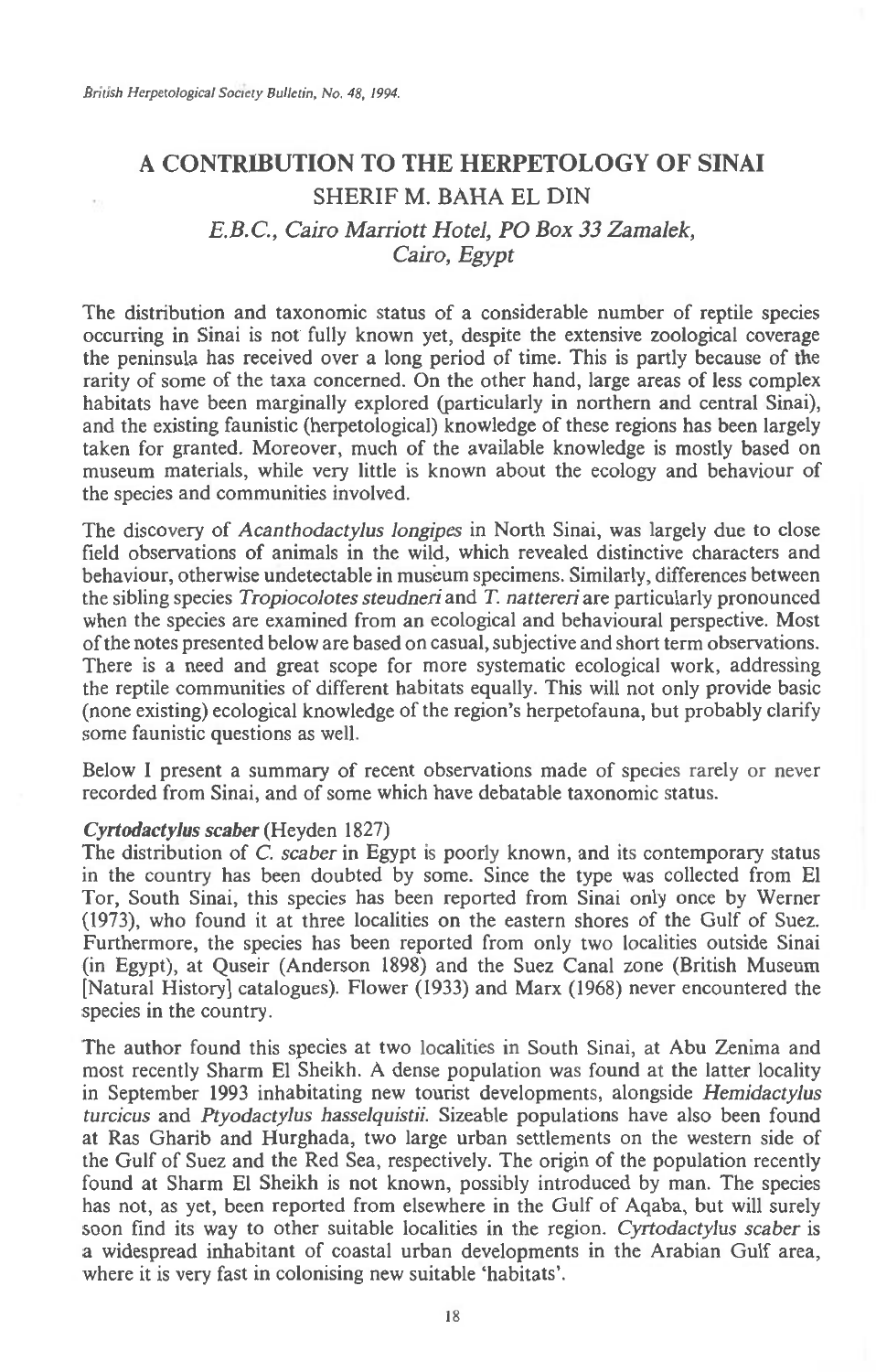

**B** 

**Plate 1. Adult female** *Tropiocolotes nattereri* **from Wadi Feiran, South Sinai. A: Photographed during day time. Note barred distal portion of tail. B: Same animal photographed at night. Note white unbarred distal portion of tail.**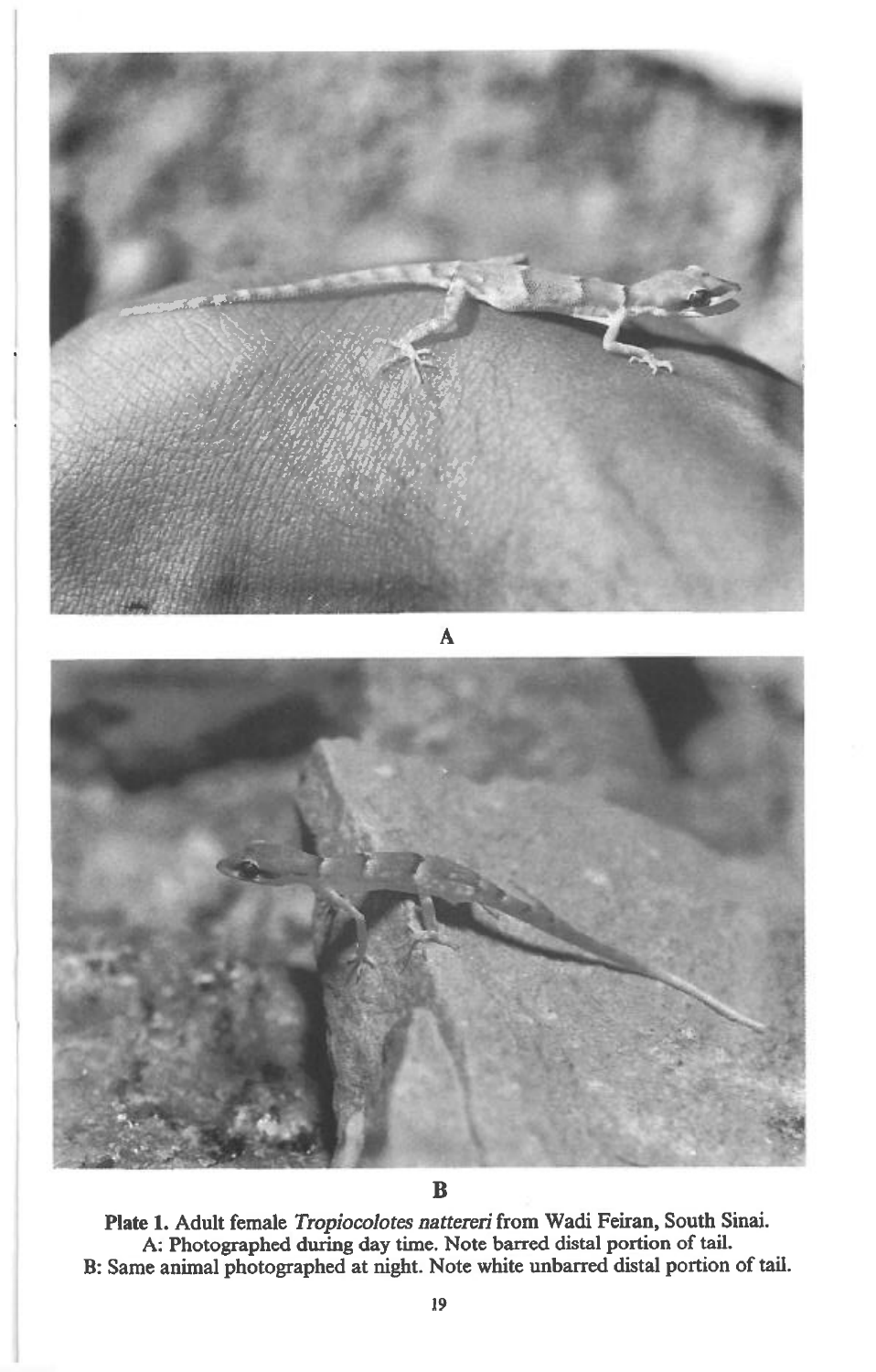

**Plate 2. Adult female** *Acanthodactylus longipes* **from Negila, North Sinai. Note dark lateral line on tail.** 



**Plate 3. Juvenile** *Acanthodactylus longipes* **(left) and** *A. scutellatus.*  **Both from a locality 35 km south west of El Arish, North Sinai.**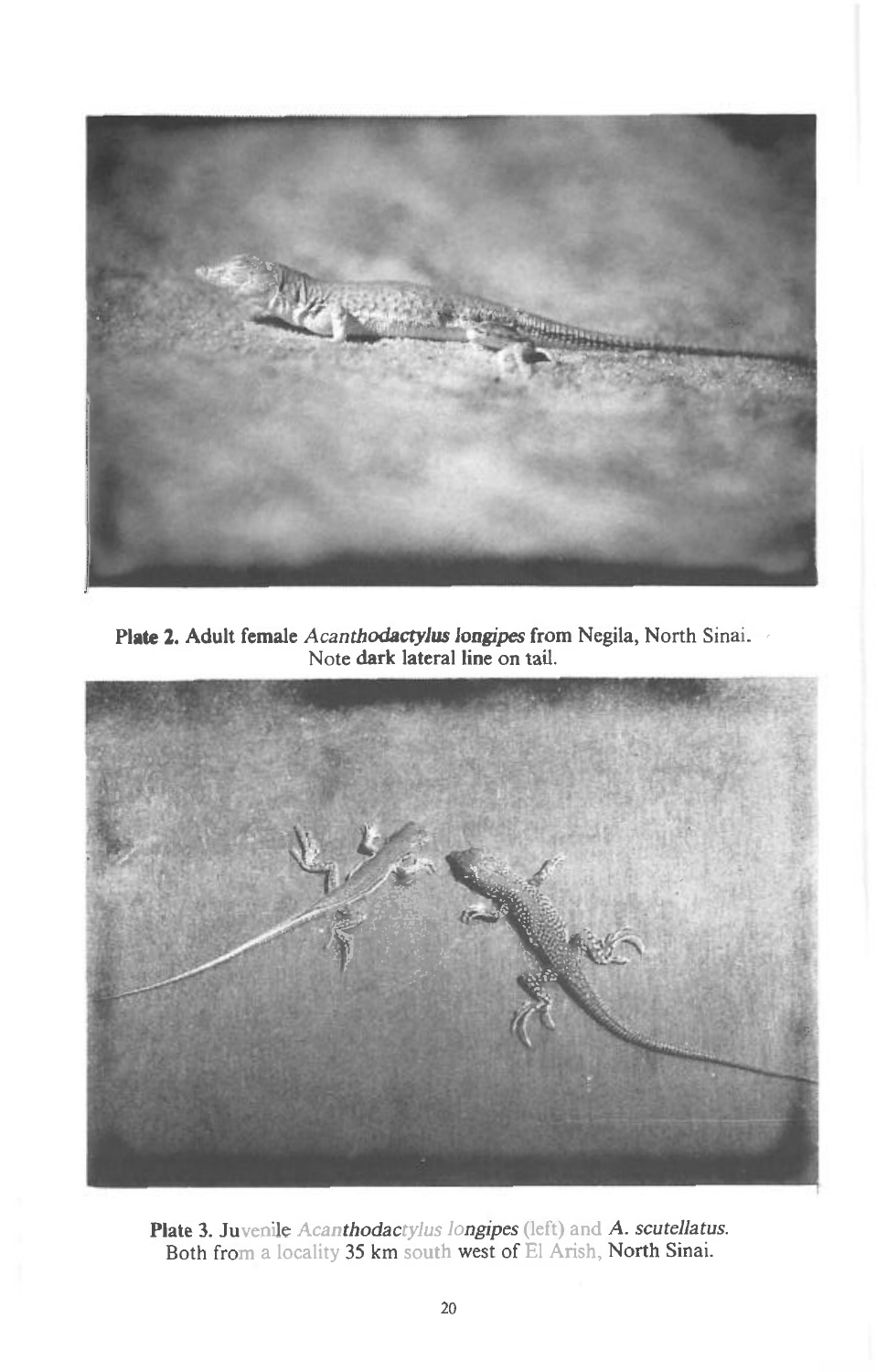

**Plate 4.** *Coluber sinai* in defensive posture. From a small wadi about 20 km north west of Taba, South Sinai (photograph by Coney Pearson)



**Plate 5.** *Rhynchocalamus melanocephalus* from a locality 20 km north east of St. Katherine, South Sinai.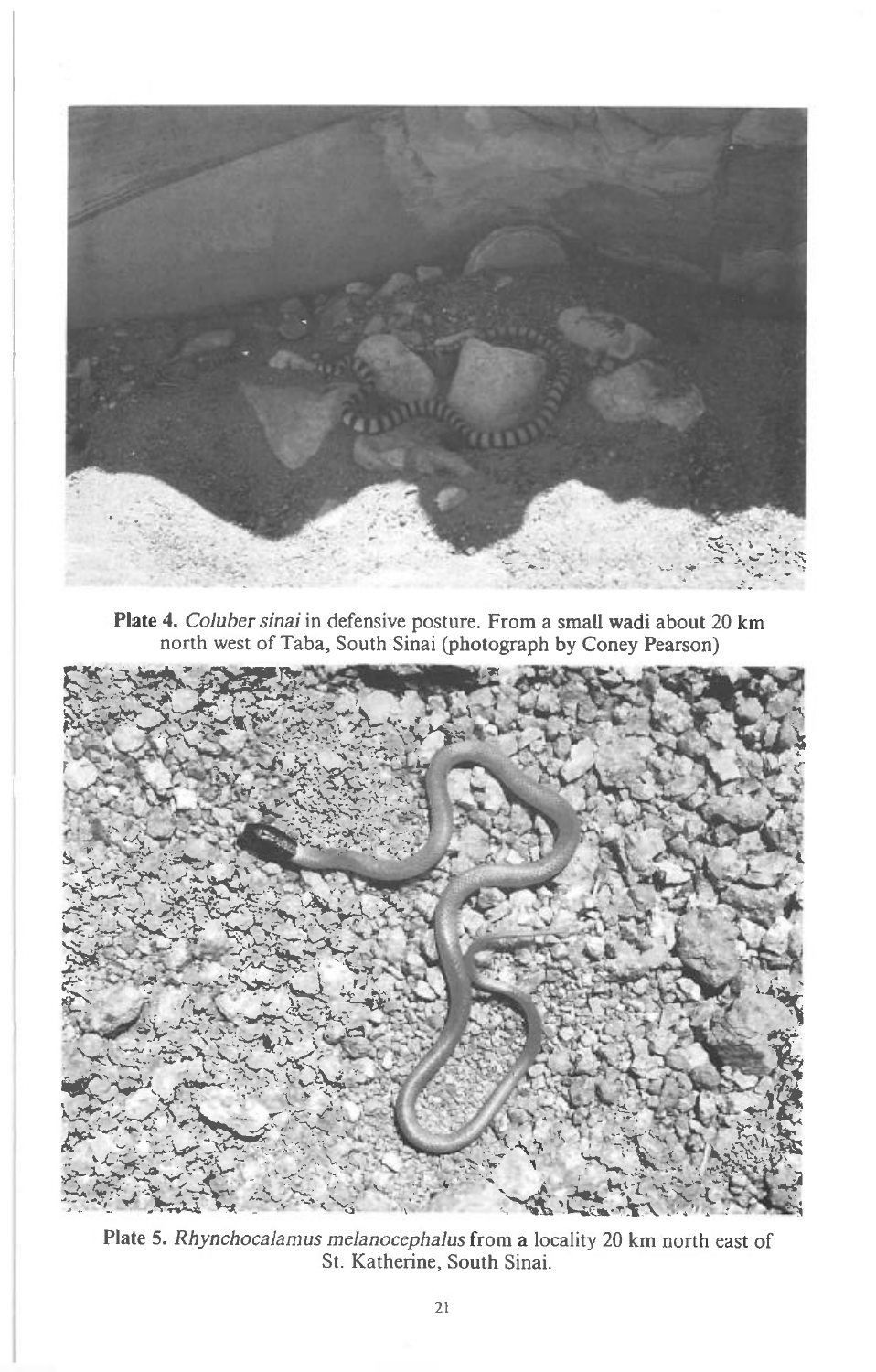#### *Tropiocolotes nattereri* **Steindachner 1901**

**Five examples of this species were collected by the author in June 1993 from Wadi Feiran, 20km north of St. Katherine (at an elevation of about 1500m) and along the road between the latter locality and Dahab. All the specimens found closely conform**  with the type description of *T. nattereri*. Since the types were collected from Nawibi **(=Nuweiba) and Bir El Mashiya from opposite sides of the Gulf of Aqaba, the species has been reported only twice in the literature from Libya (Schnurrenberger 1962) and Gebel Attaqa near Suez (Werner 1983); however, the validity of these reports can not be verified hitherto.** 

The taxonomic status of *T. nattereri* has been questioned by many, primarily because **of its superficial similarity to** *T. steudneri* **(Peters 1869). Both Flower (1933) and Loveridge (1949) doubted the validity of the species, and Arnold (1977, 1986) placed it in synonymy with** *T. steudneri.* **On the other hand, Pasture (1960) believed the species to be valid, and Werner (1982, 1983 and pers. comm. 1993) suggests that this is likely to be true. Marx (1968) and Leviton & Anderson (1972) list the species with no specific comment. Ecological and morphological observations made recently**  by the author, support the hypothesis that *T. nattereri* is a good species, with a **range encompassing South Sinai, southern Israel (probably parts of Jordan), and much of north western Arabia.** 

*Tropiocolotes nattereri* **differs consistently from** *T. steudneri* **in being overall distinctly more slender, with much longer limbs, distinct neck, larger more pointed dorsal and ventral scales, and posseses notably larger eyes and a striking dorsal pattern of 4 5 dark and light bands. Furthermore, and contrary to all previous works dealing with the taxonomy of** *Tropiocolotes (e.g.* **Minton** *et al* **[1970] and Leviton & Anderson [1972]), it diagnostically differs from** *T. steudneri in* **possessing unicarinate subdigital lamellae** *(T. steudneri* **has distinctive tricarinate subdigital lamellae). In captivity the long slender tail in all five specimens altered its colour, being barred during the day and plain white during the night (see Plate 1); a feature never observed** *in T. steudneri.*  **Further differences are noted in the ecology and behaviour of the two species. While**  *T. steudneri is* **a ground dwelling species found largely in sandy habitats,** *T. nattereri*  **inhabits rocky terrain where it appears to regularly climb on low rocks and into vegetation. The latter species is generally far more active and agile than the former, moving in short rapid dashes with sudden stops. It traverses between rocks and bushes by means of long leaps (not unlike some** *Pristurus* **spp.).** *T. steudneri* **on the other hand moves slowly and seldomely makes very short hops. The two species also differ in the way they hold their tails when walking.** *T. steudneri* **waves its fairly thick tail in a slow serpentine motion; while** *T. nattereri* **holds its tail in a stiff strait posture, often curved upwards, but waves its tail rapidly when threatened, a behaviour observed**  *in T. scortecci in* **Dhofar, Oman (Arnold 1980).** 

**Preliminary examination of specimens of** *T. steudneri* **form northern Arabia and Israel housed in the British Museum (Natural History) and the California Academy of Sciences, suggests that these should all be referred to** *T. nattered.* **In Sinai** *T. steudneri*  **probably only exists in the north extending east as far as the Negev along with other Saharan herpetofauna. Werner's (1973) records of** *"T. steudneri"* **from South Sinai most probably refer to** *T. nattered.* **The two species are likely to be largely parapatric.**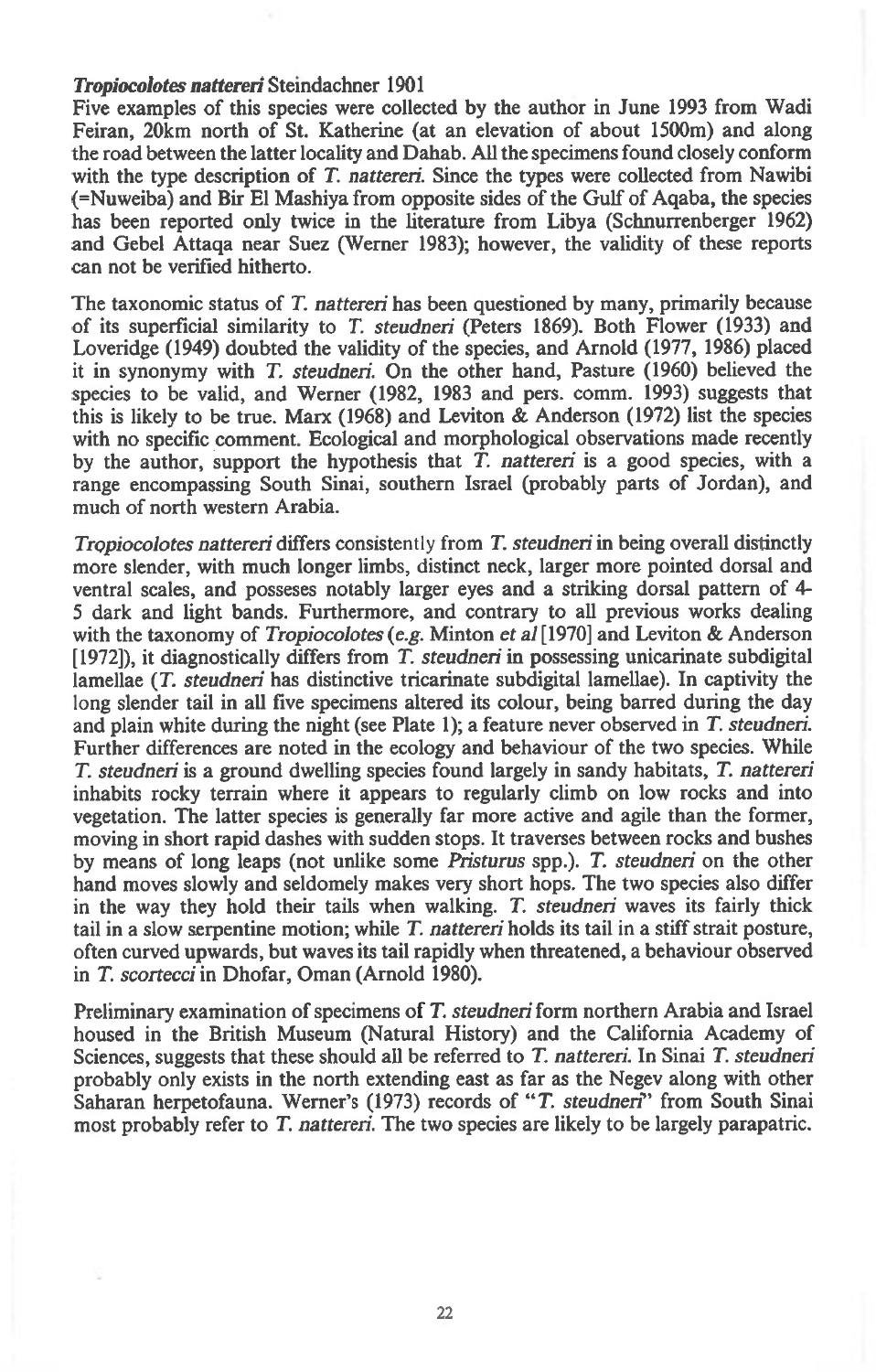

**Figure 1.** Map of Sinai showing main localities mentioned in the text.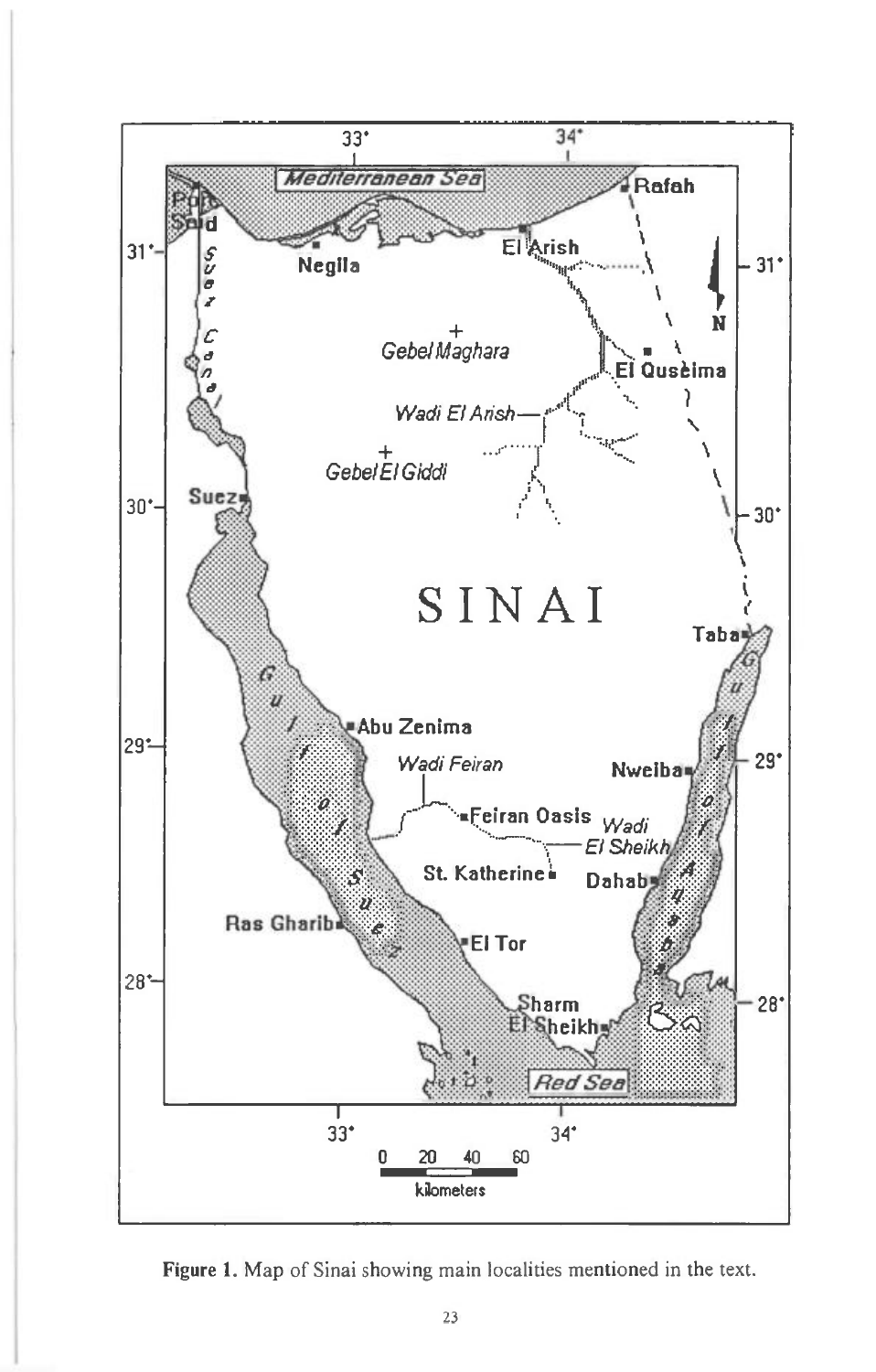# *Acanthodactylus longipes* Boulenger 1918

This species has recently been found widely distributed in the sands of North Sinai, where it has been long overlooked, because of its close similarity to A. *scutellatus*  (Audouin 1829). It is in fact a very prominent component of the local herpetofauna. *Acanthodactylus longipes* was described by Boulenger in 1918 as a variety of A. *scutellatus,* but first recognised as a full species by Bons & Girot (1962). Both Salvador (1982) and Arnold (1983) acknowledged the validity of this species. In North Sinai A. *longipes* was found in extensive sympatry with A. *scutellatus,* where the latter occupies areas of firm compacted sand and gravel plains, while the former occupies softer sand and dunes. Both Scortecci (1946) and Mellado (1993) noted similar habitat differentiation between the two species in Libya and Morocco respectively.

In Sinai, A. *longipes* can be fairly easily distinguished from A. *scutellatus,* by its smaller size, more slender build, much finer granular dorsal scales, general plain sandy colour, and the presence of enlarged keeled and pointed scales on the dorsal surface of the tibia and forelimb. Juvenile A. *longipes* have bright lemon yellow tails, while juvenile A. *scutellatus* have blue tails.

The finding of A. *longipes* in northern Sinai represents an extension in range of nearly 2000 km from the closest localities where the species has previously been recorded in northern Chad and central Libya (Arnold 1983). The species has also been found further west in northern Egypt (also in wide sympatry with A. *scutellatus),* near Suez, Giza, Fayoum, Wadi El Natrun and Siwa Oasis (based on Egyptian material in the British Museum [Natural History]). It is also probable that the species extends further east to the sands of the western Negev in Israel, where many Saharan faunal elements have their eastern limits. The apparent large gap in distribution between northern Egypt and central Libya and northern Chad, is probably an artefact of herpetological coverage and collection effort, rather than a true discontinuity in distribution. There are, however, some consistent morphological differences between Egyptian A. *longipes*  and those from further west in the Sahara, which might grant sub-specific treatment. Further details on identification, ecology, and taxonomy of A. *longipes* in Egypt will be presented elsewhere.

Arnold (1983) speculated that areas of sympatry amongst species of the A. *scutellatus*  group are uncommon, because of the stringent nature of the environments which these lizards usually inhabit. The evident extensive sympatry of A. *scutellatus* and A. *longipes* in Egypt indicates that even the most desolate of deserts might in fact be more complex than they appear. Minute differences in habitat preference (mainly ground softness and substrate mechanical composition) facilitate the coexistence of these two very similar species.

## *Coluber sinai* (Schmidt and Marx 1956)

Since its description in 1956 this small handsome snake has been found or reported in literature only a few times. Its rarity and similarity to the Arabian *C. elegantissimus*  (Gunther 1878) has led some local workers to question the existence of the species altogether. Recently Werner & Sivan (1991) reported on the occurrence of the species in southern Israel and provided further evidence of its specific status, most significantly the sympatric occurrence with *C. elegantissimus.* 

Four further records of this snake were made in South Sinai during May and June 1993. On 14 May two examples were found less than one kilometre to the east of the centre of Feiran Oasis in the general vicinity of the type locality. They were both found freshly dead; one killed by traffic on the main road, the other was found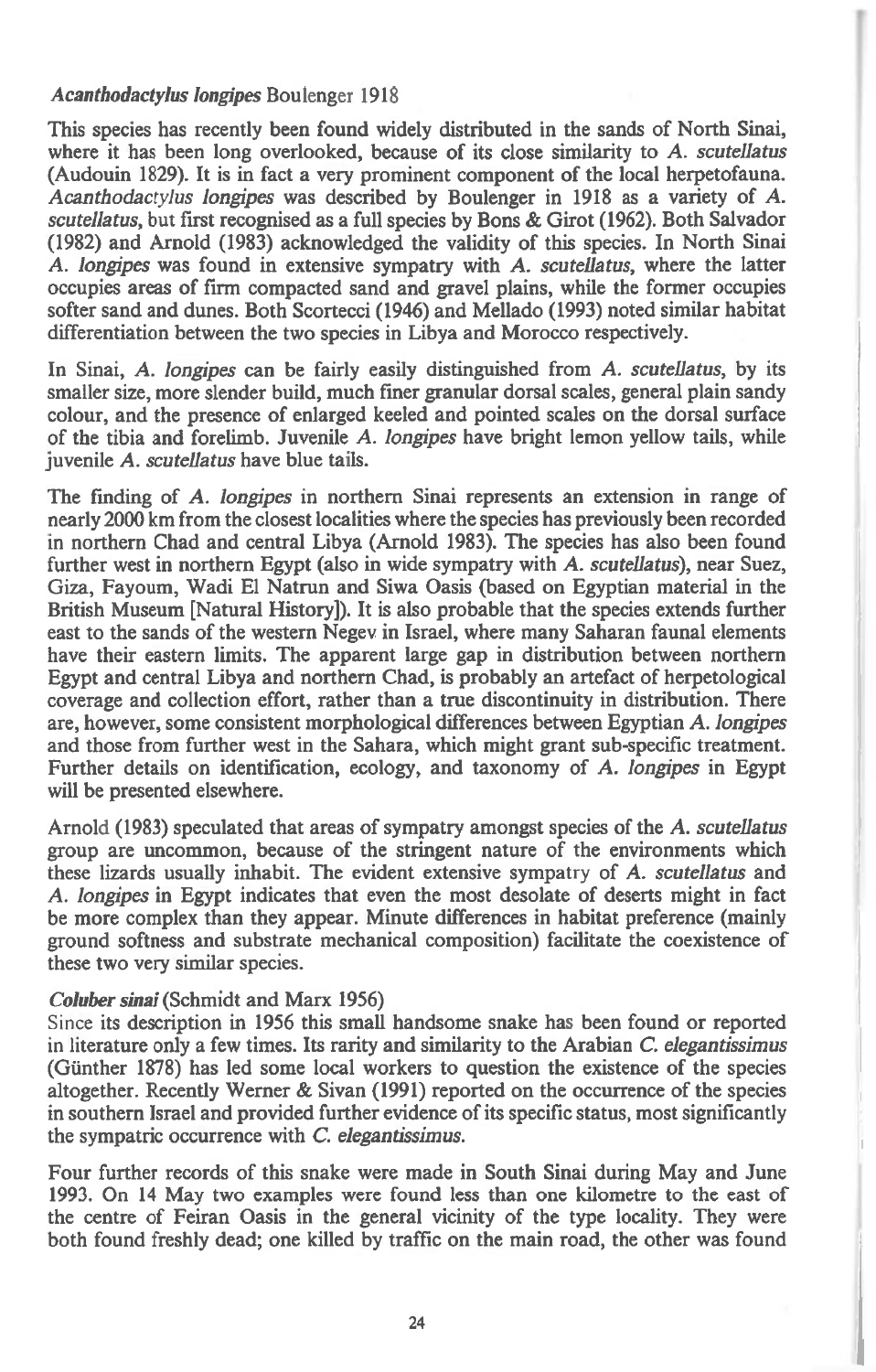on the soil surface less than 5 metres away, also dead but by no apparent cause. Both animals were found only minutes after their death. They were encountered about 30 minutes after sunset, indicating crepuscular activity by the species. A further example was found on the first of June only 100 metres futher east from where the earlier two were found. It was a completely desiccated traffic casualty. The fourth animal was found and photographed by Mrs Coney Pearson in a small wadi 20km north west of Taba on 6 June. All animals conform with the type description of *C. sinai,*  and with further morphological data provided by Marx (1968) and Werner and Sivan (1991). They all had a reddish mid dorsal stripe.

*Coluber sinai* is known to local bedouins inhabiting the St. Katherine area, who call it *"Abu Merira"* ("Dr. Ahmed" local pers. comm.); in reference to the similarity between the colour pattern of *C. sinai* and the traditional Arab head dress, used widely by the native population. Zein El Din (1952) used this same Arabic name for *C. elegantissimus,* but in fact he was referring to a specimen of *C. sinai* collected from Sinai by General Negumi Pasha (housed in the Giza Zoological Museum) and erroneously identified as the former species.

### *Macroprotodon cucullatus* (Geoffroy 1827)

The National Museum of Natural History (Washington D.C.) holds a single specimen of this species (USNM 134859), collected at El Quseima, on 18 October 1952 by Robert E. Kuntz and G.M. Malakatis. This is the only known record of the species from Sinai. Both Flower (1933) and Werner (1982) excluded this snake from the herpetofauna of Sinai, however the latter author predicted its occurrence in the peninsula. M. *cucullatus* is only known in Egypt from the Mediterranean littoral west of the Nile. Its apparent absence from most of Sinai, along with *Eryx jaculus, Malpolon monspessulanus* and *Acanthodactylus pardalis* (all of which occur east and west of Sinai), is probably due to the lack of suitable habitats.

# *Rhynchocalamus melanocephalus* (Jan 1862)

One specimen was found on 3 June 1993 about 20 km north east of St. Katherine, South Sinai. The specimen was found at night moving slowly on an open gravel plain with scant cover of *Artemisia inculta* bordered by low sandstone boulders.

The status of this species in Egypt has been rather unclear. While Anderson (1898) lists a record from Cairo and stated that it occurred in Sinai (with no further detail), Flower (1933) doubted the Cairo record and its occurrence in Sinai. Marx (1968) omitted the species from his checklist of Egypt's reptiles and amphibians. The only recent indication of the occurrence of the species in Sinai is by Werner (1982), who referred to a recent record but provided no collection details. But apparently the Hebrew University Museum holds three specimens of the species from the vicinity of the St. Katherine Monastery (N. Sivan pers. comm.).

### **Telescopus dhara dhara** (Forskå 11775)

This species has been recorded from three localities in Sinai, Wadi Feiran (Flower 1933), Gebel Maghara and Gebel El Giddi (Zinner 1974). Two further specimens (road kills) were collected from Wadi El Sheikh, just north of St. Katherine, at an altitude of about 1500m, on the first of June 1993.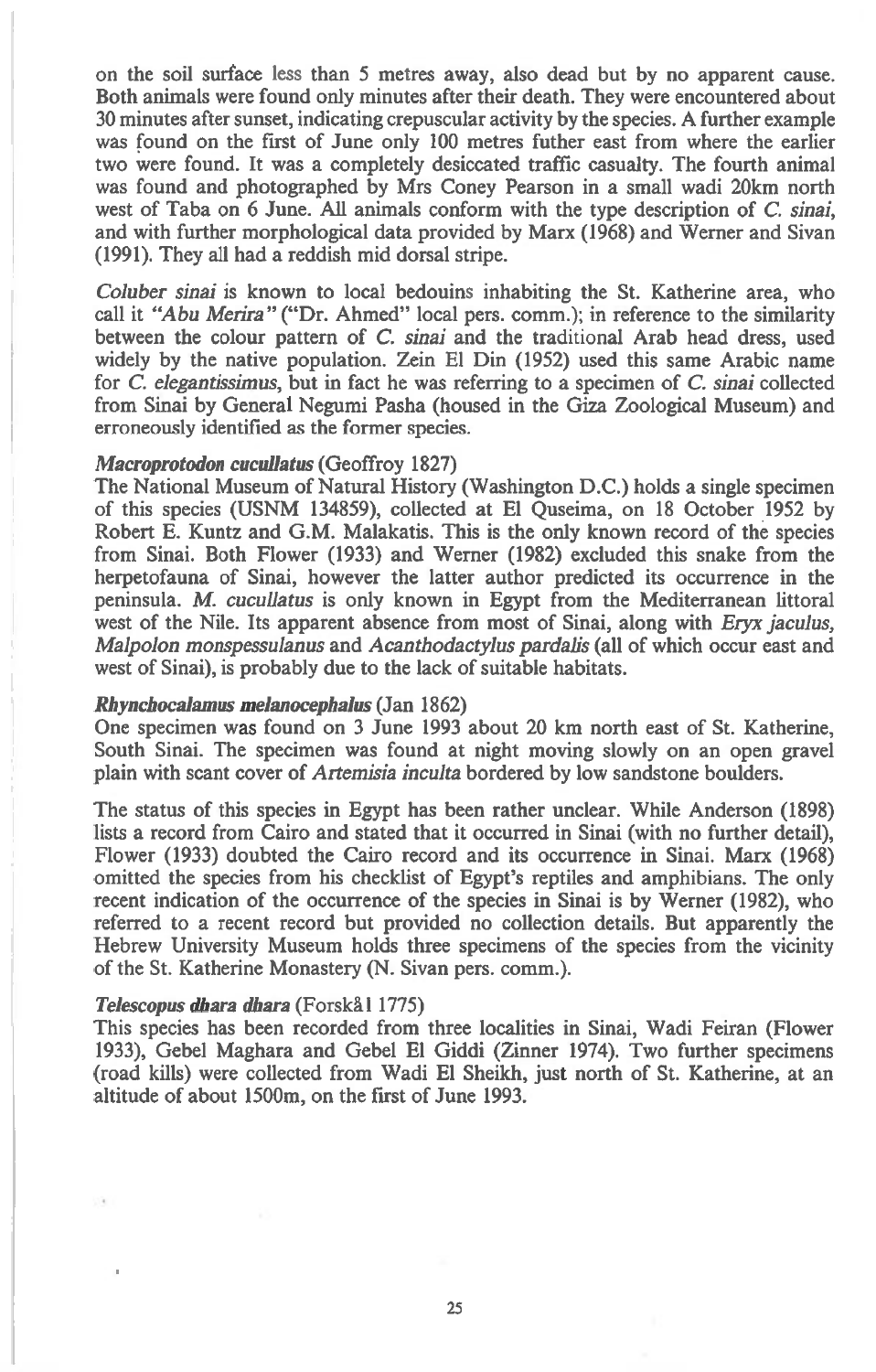#### ACKNOWLEDGEMENTS

I am grateful to Nick Arnold, Colin McCarthy (British Museum [Natural History]), Robert Drewes, Jens Vindum (California Academy of Sciences) for their gracious hospitality and for allowing me access to material in their care; and to John Gasperetti, Roy McDiarmid, Beat Schatti, Yehuda Werner, and Naomi Sivan for their generosity in providing additional information, comments and valuable literature. The continuous encouragement of my wife, Mindy, and her enthusiasm for and assistance in my herpetological endeavours is deeply appreciated.

#### **REFERENCES**

- Anderson J. (1898). *Zoology of Egypt.* First volume. Reptiles and Batrachia. Bernard Quartich, London.
- Arnold, E.N. (1977). Little-known geckoes (Reptilia: Gekkonidae) from Arabia with descriptions of two new species from the Sultanate of Oman. *Journal of Oman Studies Special Report* **1:** 59-80.
- Arnold, E.N. (1980). The reptiles and amphibians of Dhofar, Southern Arabia. *Journal of Oman Studies Special Report* **2:** 273-232.
- Arnold, E.N. (1983). Osteology, genitalia and the relationships of *Acanthodactylus*  (Reptilia: Lacertidae). *Bulletin of the British Museum (Natural History), Zoology*  **44:** 291-339.
- Bons, J. and B. Girot. (1962). Revision de l'espece *Acanthodactylus scutellatus*  (Lacerticle-Saurien) *Soc. Nat. Phys. Maroc.,* **42:** 311-334.
- Flower, S.S. (1933). Notes on the recent reptiles and amphibians of Egypt, with a list of the species recorded from that kingdom. *Proceedings of the Zoological Society of London.* **1933:** 735-851.
- Leviton, S.C. and A.E. Anderson (1972). Description of a new species of *Tropiocolotes*  (Reptilia: Gekkonidae) with a revised key to the genus. *Occasional papers of the California Academy of Sciences* **96.**
- Loveridge, A. (1947). Revision of the African lizards of the Family Gekkonidae. *Bulletin of the Museum of Comparative Zoology* **98:** 1-469.
- Marx, H., (1968). *Checklist of the reptiles and amphibians of Egypt.* United States Navel Medical Research Unit Number 3, Cairo.
- Mellado, V.P. (1993). Ecology of lacertid lizards in a desert area of eastern Morocco. *Journal of the Zoological Society of London* **226:** 369-386.
- Minton, S.A., Anderson, S.C. and Anderson, J.A. (1970). Remarks on some geckos from southwest Asia, with descriptions of three new forms and a key to the genus *Tropiocolotes. Proceedings of the California Academy of Sciences* **37:**  333-362.
- Pasteur, G. (1960). Redecouverte et validite probable du Gekkonidae *Tropiocolotes. Soc. Nat. Phys. Maroc.* **8:** 143-145.
- Salvador, A. (1982). A revision of the lizards of the genus *Acanthodactylus* (Sauna: Lacertidae). *Bonner Zoologische Monographien* **16:** 1-167.
- Schmidt, K.P. and H. Marx (1956). The herpetology of Sinai. *Fieldiana Zoology*  **39:** 21-40.
- Scortecci, G. (1946). Tentativo di analisi biologica condotto sulla specie *Acanthodactylus scutellatus* Audouin. *Riv. Biol. colon. 7:* 5-15.
- Schnurrenberger, H. (1962). Ueber einige interessante Reptillienfunde in der Lybischen Wueste. *Vjschr. naturf. Ges.* Zurich **107:** 141-145.